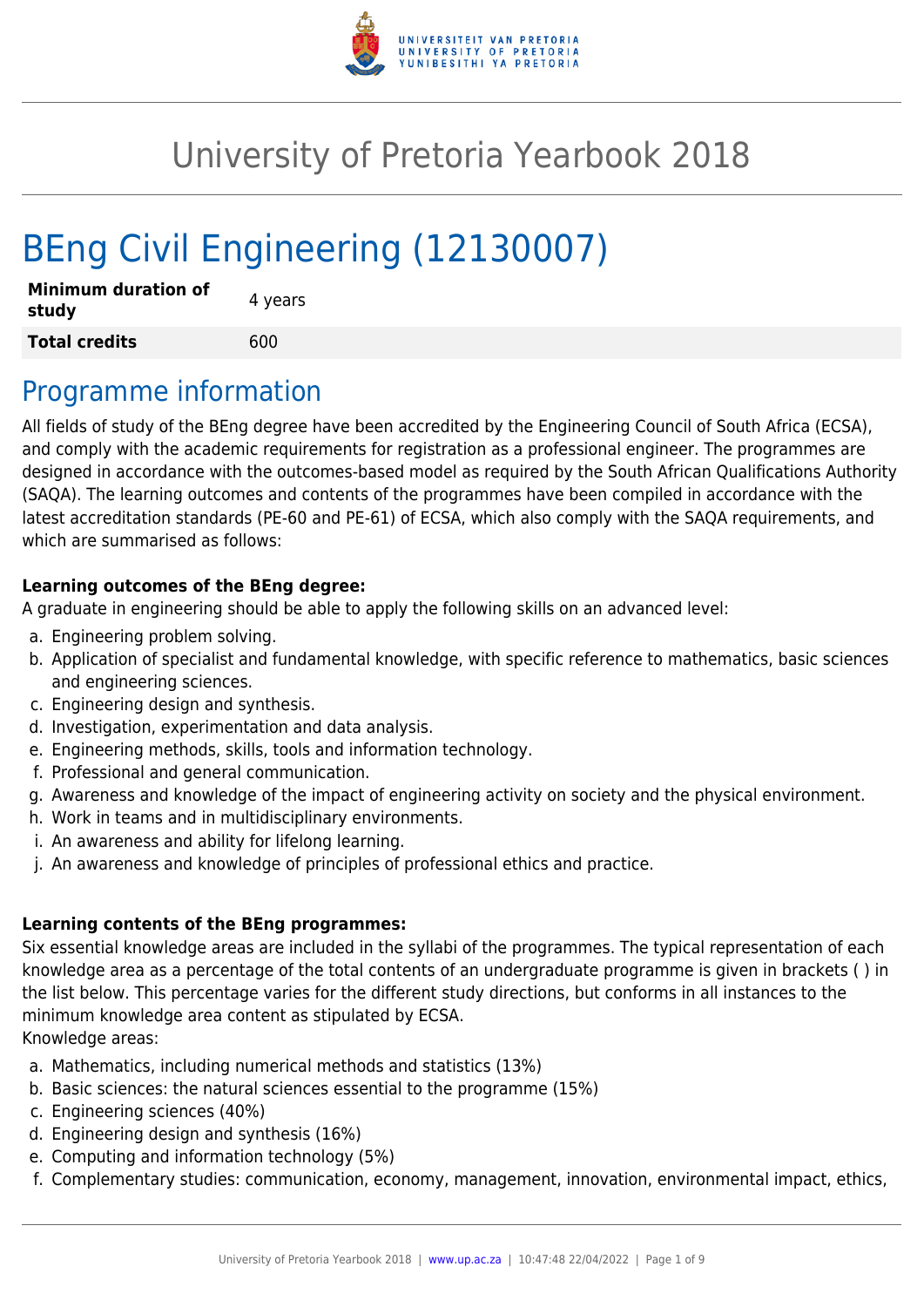

engineering practice (11%).

# Admission requirements

- The following persons will be considered for admission: a candidate who is in possession of a certificate that is deemed by the University to be equivalent to the required Grade 12 certificate with university endorsement; a candidate who is a graduate from another tertiary institution or has been granted the status of a graduate of such an institution; and a candidate who is a graduate of another faculty at the University of Pretoria.
- Life Orientation is excluded when calculating the APS.
- Grade 11 results are used in the provisional admission of prospective students.
- A valid qualification with admission to degree studies is required.
- Minimum subject and achievement requirements, as set out below, are required. On first-year level a student has a choice between Afrikaans and English as language medium. In certain cases, tuition may be presented in English only, for example in electives, where the lecturer may not speak Afrikaans or in cases where it is not economically or practically viable.
- Provisional admission to the four-year programmes in the School of Engineering is only guaranteed if a prospective student complies with ALL the requirements below.

**Note**: Candidates who do not comply with the minimum requirements, set out above, but who have obtained a minimum APS of 30, an achievement level of 5 for English or Afrikaans, 6 for Mathematics and 5 for Physical Science, will be considered for provisional admission to either the four-year programme or the ENGAGE programme based on the results of the NBT.

• Admission to ENGAGE in the School of Engineering will be determined by the results of the NBT, NSC results, an achievement level of 5 in Mathematics and 4 in Physical Science, as well as an achievement level of 4 in Afrikaans or English, together with an APS of 25. Students may apply directly to be considered for the ENGAGE programme.

| <b>Minimum requirements</b> |  |  |  |                    |  |                                                                                                            |      |                         |  |  |    |            |
|-----------------------------|--|--|--|--------------------|--|------------------------------------------------------------------------------------------------------------|------|-------------------------|--|--|----|------------|
| <b>Achievement level</b>    |  |  |  |                    |  |                                                                                                            |      |                         |  |  |    |            |
| <b>Afrikaans or English</b> |  |  |  | <b>Mathematics</b> |  |                                                                                                            |      | <b>Physical Science</b> |  |  |    | <b>APS</b> |
|                             |  |  |  |                    |  | NSC/IEB  HIGCSE  AS-LeveI  A-LeveI  NSC/IEB  HIGCSE  AS-LeveI  A-LeveI  NSC/IEB  HIGCSE  AS-LeveI  A-LeveI |      |                         |  |  |    |            |
|                             |  |  |  |                    |  |                                                                                                            | $R*$ |                         |  |  | B* |            |

\* A-Level: C symbols for Mathematics, Physics and Chemistry will be considered for admission providing the required APS has been obtained.

| <b>ENGAGE Programme: Minimum requirements</b> |  |  |  |                    |  |                                                                                                            |  |                         |  |  |  |            |
|-----------------------------------------------|--|--|--|--------------------|--|------------------------------------------------------------------------------------------------------------|--|-------------------------|--|--|--|------------|
| <b>Achievement level</b>                      |  |  |  |                    |  |                                                                                                            |  |                         |  |  |  |            |
| <b>Afrikaans or English</b>                   |  |  |  | <b>Mathematics</b> |  |                                                                                                            |  | <b>Physical Science</b> |  |  |  | <b>APS</b> |
|                                               |  |  |  |                    |  | NSC/IEB  HIGCSE  AS-LeveI  A-LeveI  NSC/IEB  HIGCSE  AS-LeveI  A-LeveI  NSC/IEB  HIGCSE  AS-LeveI  A-LeveI |  |                         |  |  |  |            |
| 114                                           |  |  |  |                    |  |                                                                                                            |  |                         |  |  |  |            |

### Other programme-specific information

With a few exceptions, most modules offered at the School of Engineering are semester modules having credit values of either 8 or 16.

A student may be permitted by the Dean, on recommendation of the relevant head of the department, to register for an equivalent module in an alternate semester, although the module is normally offered to the student's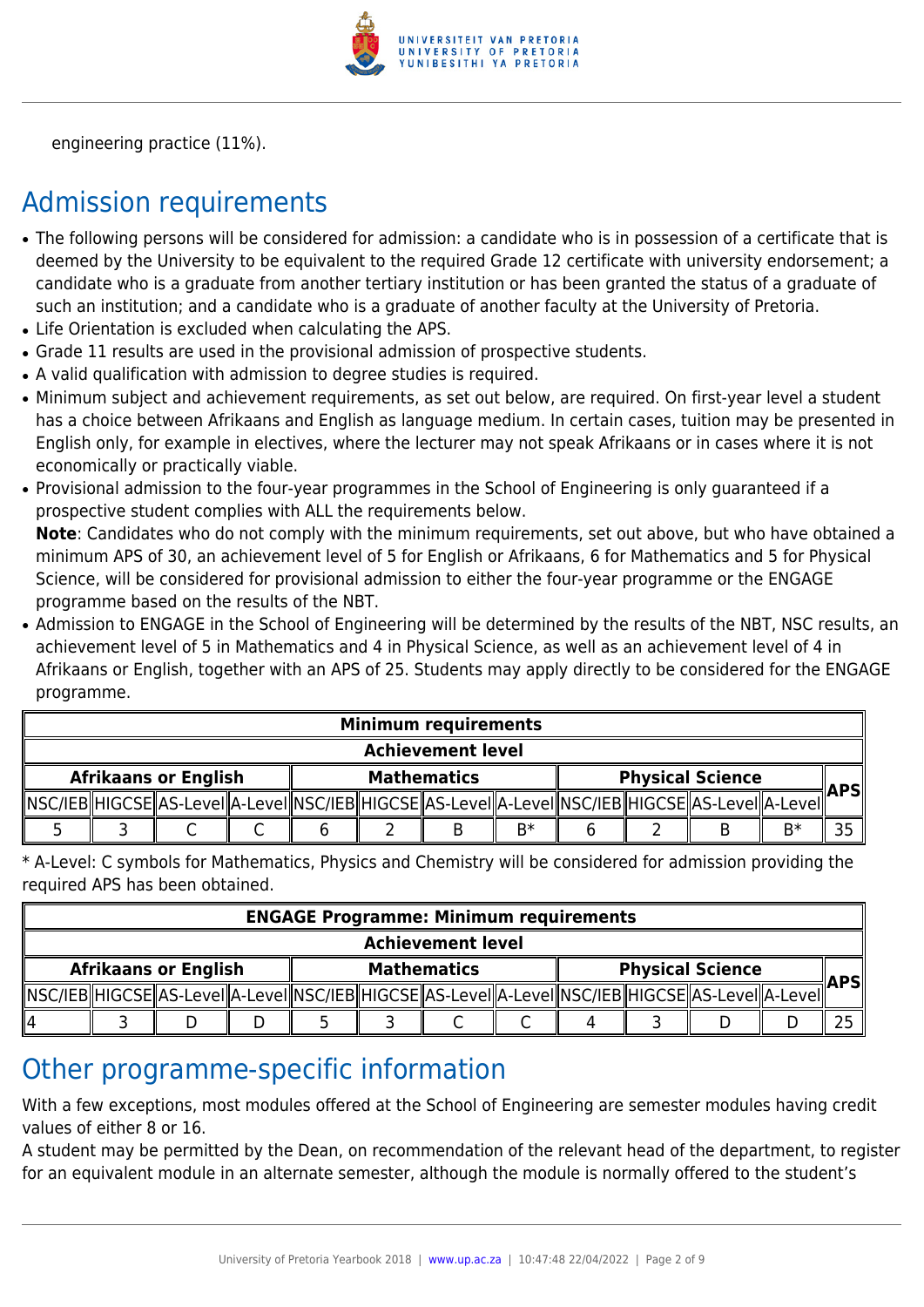

group in another semester, and providing that no timetable clashes occur.

#### **Please note**:

- 1. Students who did not pass SWK 122 Mechanics 122 in their first year of study can take the module in the first semester of the following year.
- 2. All students are required to successfully complete JCP 2013, Community-based project 203 as part of the requirements for the BEng degree. A student may register for the module during any of the years of study of the programme, but preferably not during the first or the final year of study.
- 3. Students registered for Chemical Engineering who have passed CBI 311, receive credit for CBI 410.
- 4. Mechanical Engineering: For the Aeronautical Option, the themes of both the Design and the Project must be aeronautical-related.
- 5. Offering of electives depends on the availability of resources and industry support.

### Promotion to next study year

#### **Promotion to the second semester of the first year and to the second year of study (Eng. 14)**

- a. A new first-year student who has failed in all the prescribed modules of the programme at the end of the first semester, is excluded from studies in the School of Engineering. A student who is registered for the Engineering Augmented Degree Programme and has passed only 8 credits will also be excluded.
- b. A student who complies with all the requirements of the first year of study, is promoted to the second year of study.
- c. A student who has not passed at least 70% of the credits of the first year of study after the November examinations, must reapply for admission should he/she intend to proceed with his/her studies. Application on the prescribed form must be submitted to the Student Administration of the School of Engineering not later than 11 January. Late applications will be accepted only in exceptional circumstances after approval by the Dean. Should first-year students be readmitted, conditions of readmission will be determined by the Admissions Committee.
- d. Students who have not passed all the prescribed modules at first year level (level 100), as well as students who are readmitted in terms of Faculty Regulations must register for the outstanding first-year level (level-100) modules.
- e. A student who is repeating his or her first year, may, on recommendation of the relevant heads of department and with the approval of the Dean, be permitted to enroll for modules of the second-year of study in addition to the first-year modules which he or she failed, providing that he or she complies with the prerequisites for the second-year modules and no timetable clashes occur. Students on the ENGAGE programme may, following the same procedure, be permitted to enrol for level-200 modules in addition to the level-100 modules which he/she failed providing that he/she complies with the prerequisites for the modules at 200-level and no timetable clashes occur. On recommendation of the relevant head of department and with special permission from the Dean, permission may be granted to exceed the prescribed number of credits. The total number of credits which may be approved may not exceed the normal number of credits per semester by more than 16 credits.
- f. Students in Computer, Electrical and Electronic Engineering, who fail a first-year module for the second time, forfeit the privilege of registering for any modules of an advanced year of study.

#### **Please note:**

i. From the second year of study each student should be in possession of an approved calculator. It is assumed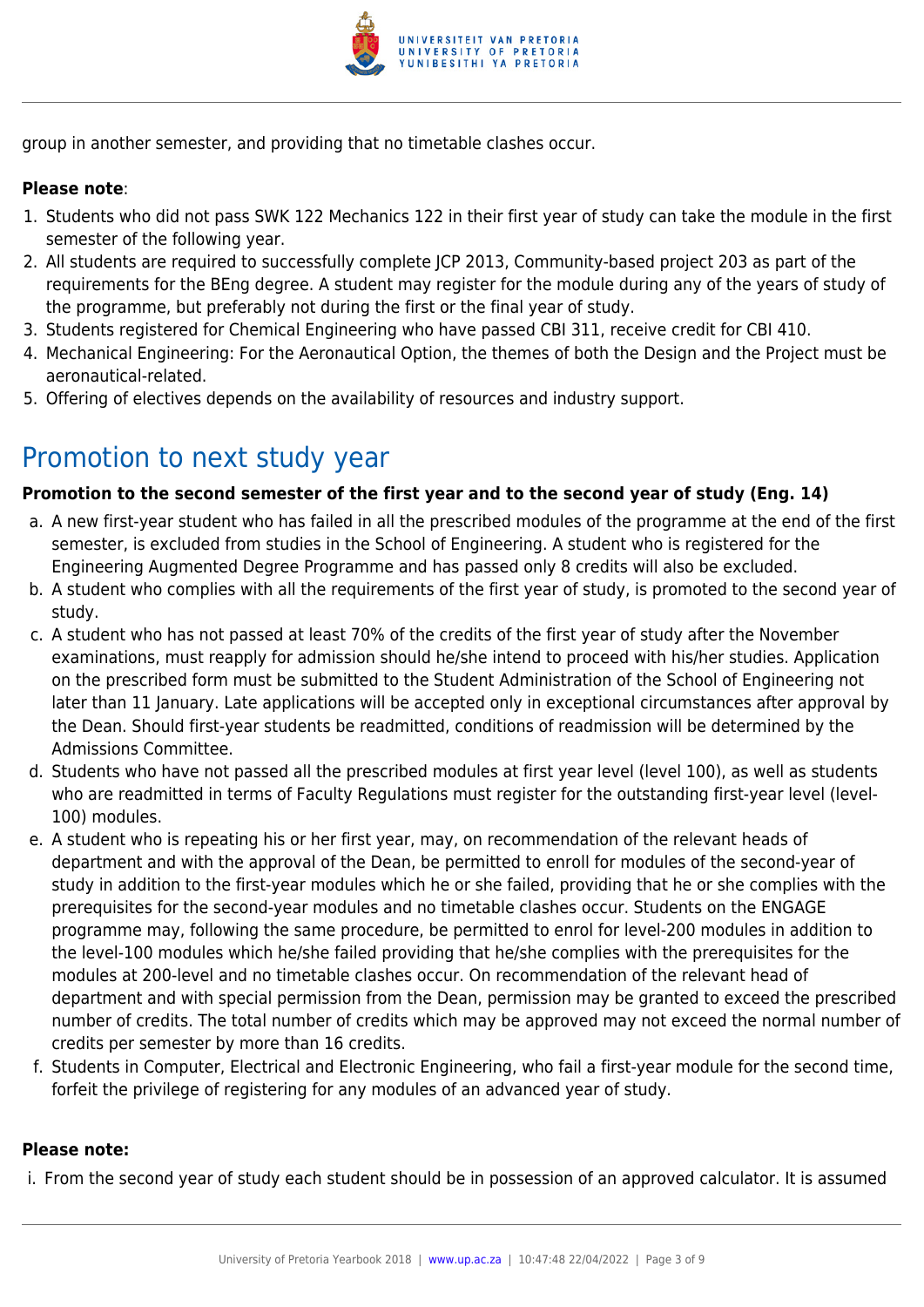

that each student will have easy access to a personal computer.

ii. Students who intend transferring to Mining Engineering, must familiarise themselves with the stipulations set out in the syllabi of PWP 121 Workshop practice 121.

#### **Promotion to the third year of study of the Four-year Programme, as well as to the third and the fourth years of study of the ENGAGE Programme. In case of the fourth year of study of the ENGAGE Programme, the words "first", "second" and "third" must be substituted with the words "second", "third" and "fourth" respectively. (Eng. 15)**

- a. A student who complies with all the requirements of the second year of study, is promoted to the third year of study.
- b. A student must pass all the prescribed modules at first year level (level 100) before he or she is admitted to any module at third year level (level 300).
- c. A student who is repeating his or her second year must register for all the second-year modules still outstanding. Such a student may, on recommendation of the relevant head of department and with the approval of the Dean, be permitted to enroll for modules of the third year of study in addition to the secondyear modules which he or she failed, providing that he or she complies with the prerequisites for the thirdyear modules and no timetable clashes occur. On recommendation of the relevant head of department, and with special permission from the Dean, permission may be granted to exceed the prescribed number of credits. The total number of credits which may be approved may not exceed the normal number of credits per semester by more than 16 credits.
- d. Students in Computer, Electrical and Electronic Engineering who fail a second-year module for the second time forfeit the privilege of registering for any modules of the third year of study.
- e. Students who intend transferring to Mining Engineering must familiarise themselves with the stipulations set out in the syllabi of PWP 120 Workshop practice 120, as well as PPY 317 Practical training 317.

#### **Promotion to the fourth year of study of the Four-year Programme, as well as to the fifth year of study of the ENGAGE Programme. In case of the fifth year of study of the ENGAGE Programme, the words "second", "third" and "fourth" must be substituted with the words "third", "fourth" and "fifth" respectively. (Eng. 16)**

- a. A student who complies with all the requirements of the third year of study is promoted to the fourth year of study. A student who does not comply with all the requirements but who is able to register for all outstanding modules in order to complete the degree programme, may at registration be promoted to the fourth year of study.
- b. A student must pass all the prescribed modules of the second year of study, before he or she is admitted to any module of the fourth year of study.
- c. A student who has not passed all the prescribed modules of the third year of study, must register for the outstanding modules. A student may be admitted by the Dean, on the recommendation of the head of department concerned, to modules of the fourth year of study, in addition to the outstanding third-year modules, provided that he or she complies with the prerequisites of the fourth-year modules and no timetable clashes occur. The total number of credits per semester for which a student registers may not exceed the normal number of credits per semester by more than 16 credits. In exceptional cases, the Dean may, on recommendation of the relevant head of department, permit a student to exceed the above limit.
- d. Students in Computer, Electrical and Electronic Engineering who fail a third-year module for the second time, forfeit the privilege of registering for any modules of the fourth year of study.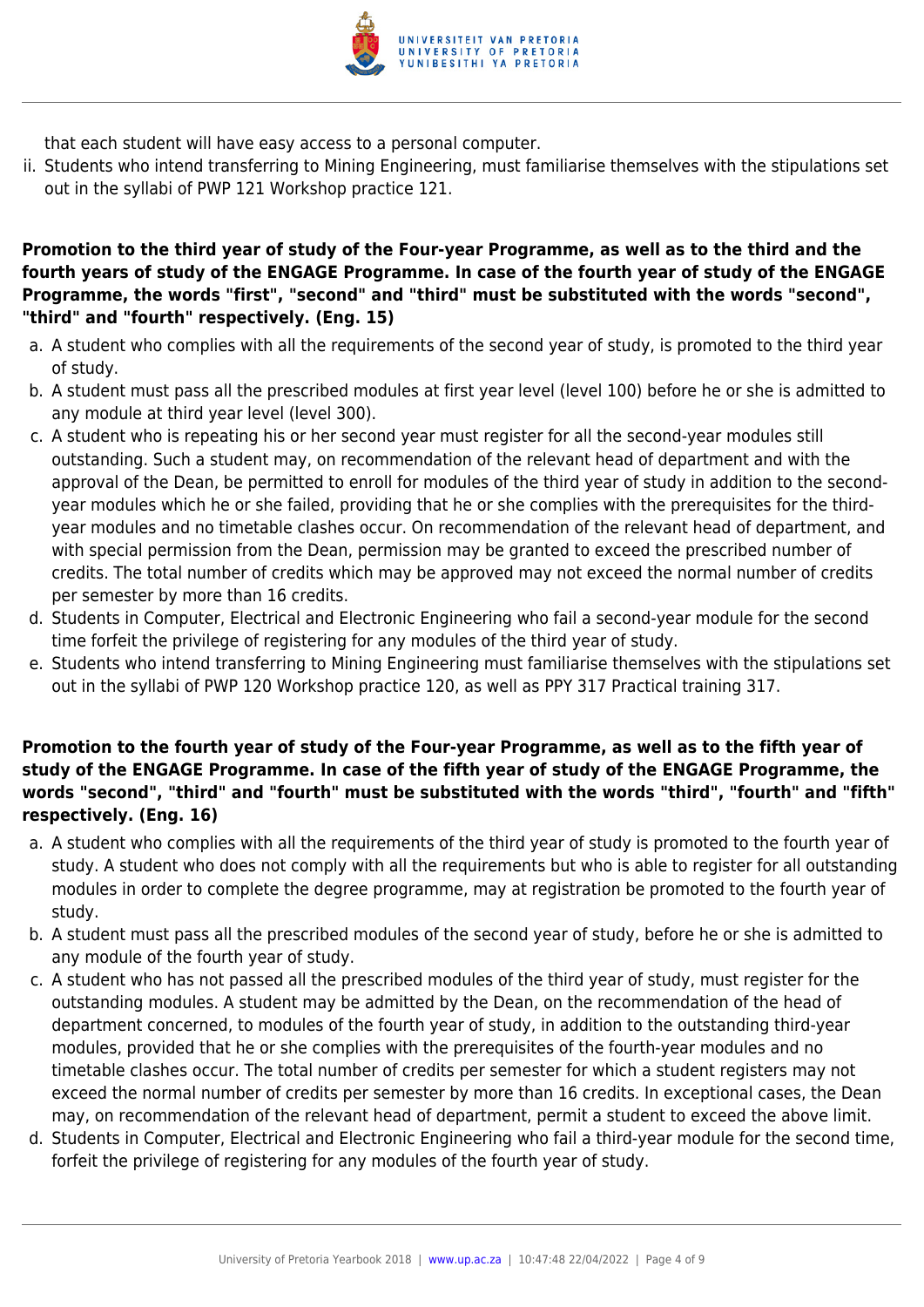

# Pass with distinction

- a. A student graduates with distinction if:
- i. no module of the third or fourth year of study of the four year programme or of the fourth or fifth year of the ENGAGE programme was repeated and a weighted average of at least 75% was obtained in one year in all the modules of the final year of study; and
- ii. the degree programme was completed within the prescribed four years for the four year programme and within the prescribed five years of the ENGAGE programme.
- b. Exceptional cases to the above will be considered by the Dean.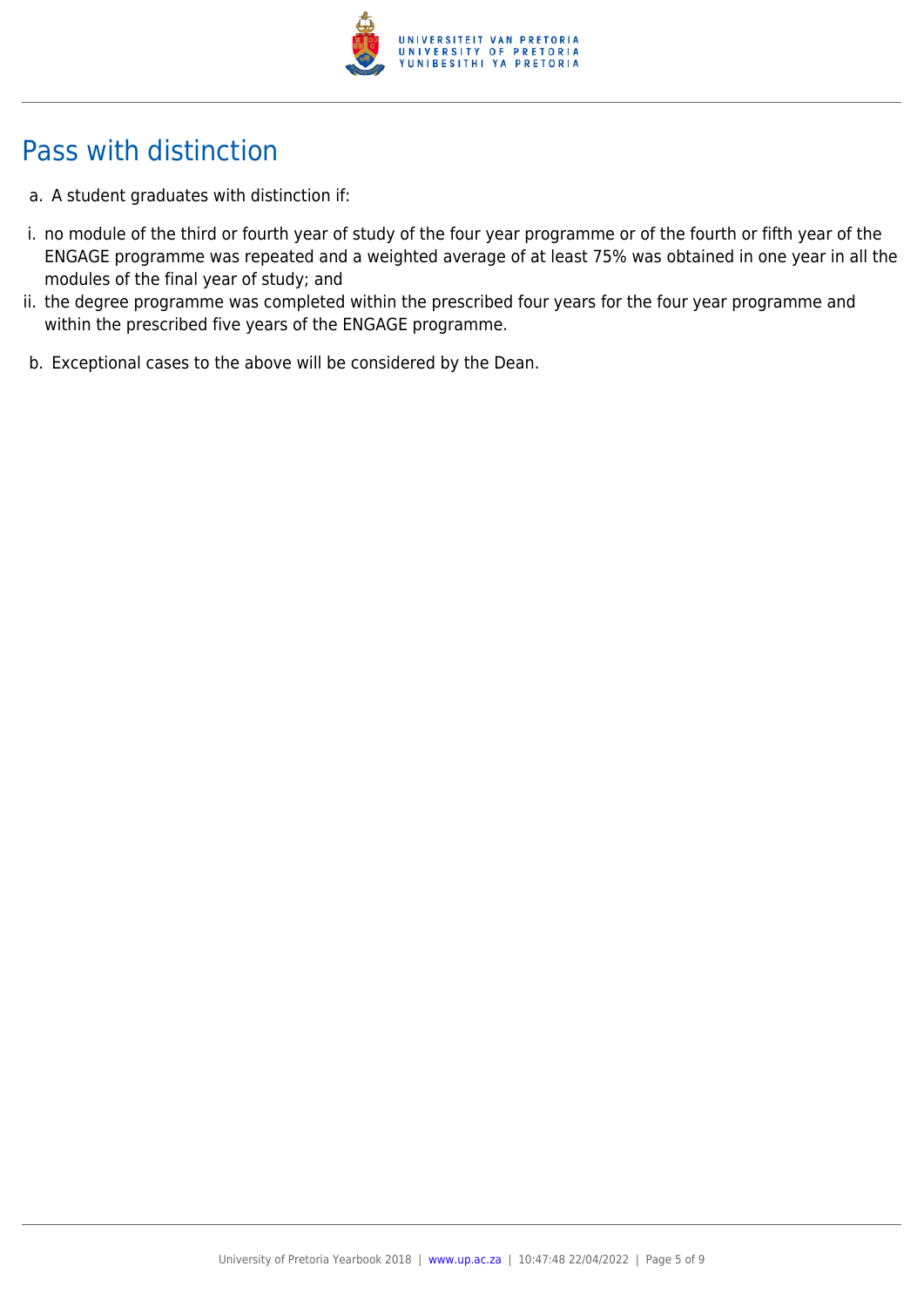

# Curriculum: Year 1

### **Minimum credits: 144**

### **Fundamental modules**

[Academic orientation 112](https://www.up.ac.za/yearbooks/2018/modules/view/UPO 112) (UPO 112) - Credits: 0.00

### **Core modules**

[General chemistry 171](https://www.up.ac.za/yearbooks/2018/modules/view/CHM 171) (CHM 171) - Credits: 16.00 [Electricity and electronics 122](https://www.up.ac.za/yearbooks/2018/modules/view/EBN 122) (EBN 122) - Credits: 16.00 [Physics 176](https://www.up.ac.za/yearbooks/2018/modules/view/FSK 176) (FSK 176) - Credits: 16.00 [Humanities and social sciences 110](https://www.up.ac.za/yearbooks/2018/modules/view/HAS 110) (HAS 110) - Credits: 8.00 [Humanities and social sciences 120](https://www.up.ac.za/yearbooks/2018/modules/view/HAS 120) (HAS 120) - Credits: 8.00 [Graphical communication 110](https://www.up.ac.za/yearbooks/2018/modules/view/MGC 110) (MGC 110) - Credits: 16.00 [Materials science 113](https://www.up.ac.za/yearbooks/2018/modules/view/NMC 113) (NMC 113) - Credits: 16.00 [Mechanics 122](https://www.up.ac.za/yearbooks/2018/modules/view/SWK 122) (SWK 122) - Credits: 16.00 [Workshop practice 121](https://www.up.ac.za/yearbooks/2018/modules/view/SWP 121) (SWP 121) - Credits: 6.00 [Calculus 158](https://www.up.ac.za/yearbooks/2018/modules/view/WTW 158) (WTW 158) - Credits: 16.00 [Mathematics 164](https://www.up.ac.za/yearbooks/2018/modules/view/WTW 164) (WTW 164) - Credits: 16.00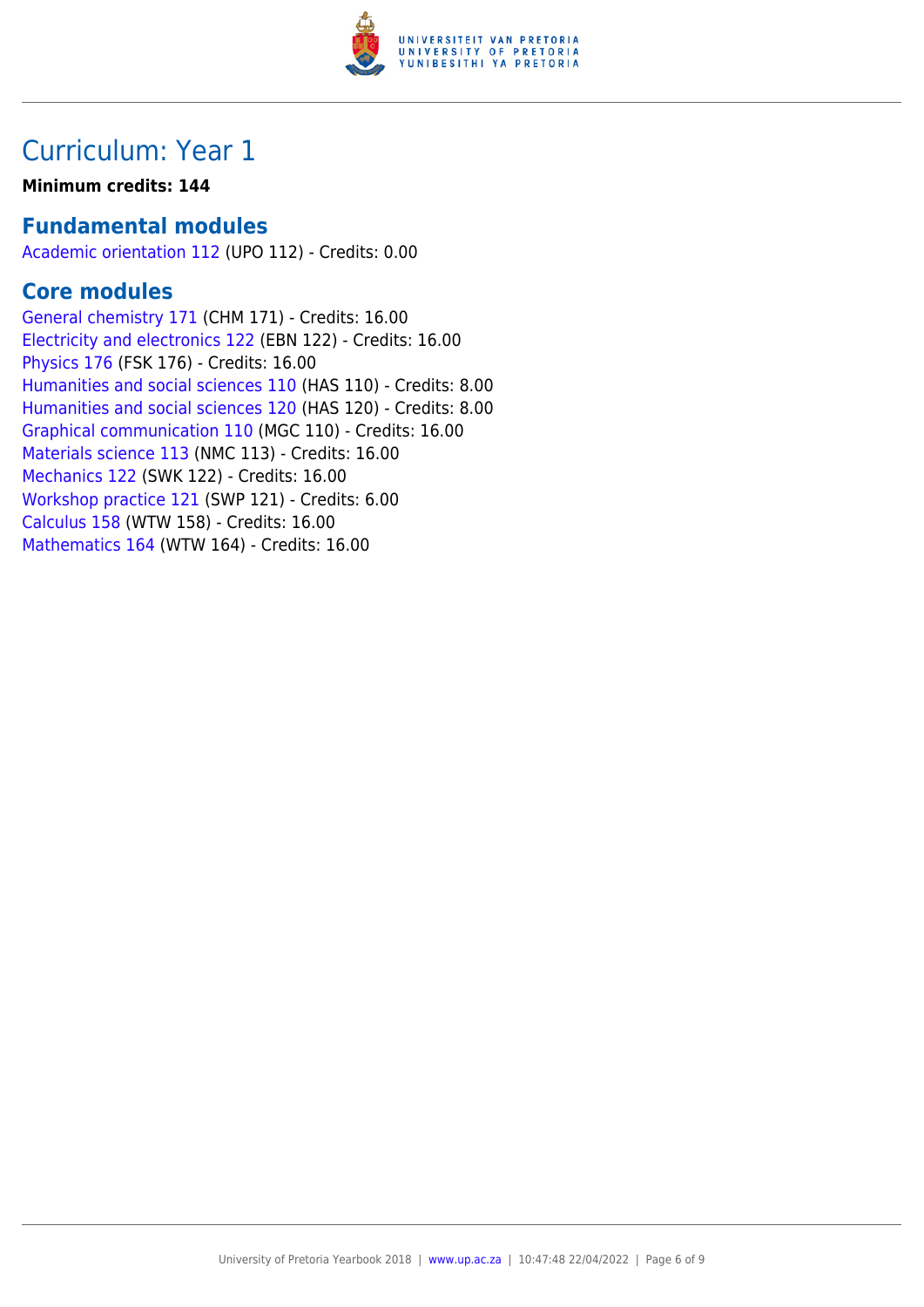

# Curriculum: Year 2

#### **Minimum credits: 152**

### **Core modules**

[Engineering statistics 220](https://www.up.ac.za/yearbooks/2018/modules/view/BES 220) (BES 220) - Credits: 8.00 [Geology for engineering 256](https://www.up.ac.za/yearbooks/2018/modules/view/GLY 256) (GLY 256) - Credits: 16.00 [Community-based project 203](https://www.up.ac.za/yearbooks/2018/modules/view/JCP 203) (JCP 203) - Credits: 8.00 [Civil engineering measurement techniques 221](https://www.up.ac.za/yearbooks/2018/modules/view/SBZ 221) (SBZ 221) - Credits: 8.00 [Pavement materials and design 221](https://www.up.ac.za/yearbooks/2018/modules/view/SGM 221) (SGM 221) - Credits: 16.00 [Structural analysis 223](https://www.up.ac.za/yearbooks/2018/modules/view/SIN 223) (SIN 223) - Credits: 16.00 [Professional and technical communication 210](https://www.up.ac.za/yearbooks/2018/modules/view/SJJ 210) (SJJ 210) - Credits: 8.00 [Strength of materials 210](https://www.up.ac.za/yearbooks/2018/modules/view/SWK 210) (SWK 210) - Credits: 16.00 [Statics 211](https://www.up.ac.za/yearbooks/2018/modules/view/SWK 211) (SWK 211) - Credits: 16.00 [Mathematics 238](https://www.up.ac.za/yearbooks/2018/modules/view/WTW 238) (WTW 238) - Credits: 16.00 [Differential equations 256](https://www.up.ac.za/yearbooks/2018/modules/view/WTW 256) (WTW 256) - Credits: 8.00 [Calculus 258](https://www.up.ac.za/yearbooks/2018/modules/view/WTW 258) (WTW 258) - Credits: 8.00 [Numerical methods 263](https://www.up.ac.za/yearbooks/2018/modules/view/WTW 263) (WTW 263) - Credits: 8.00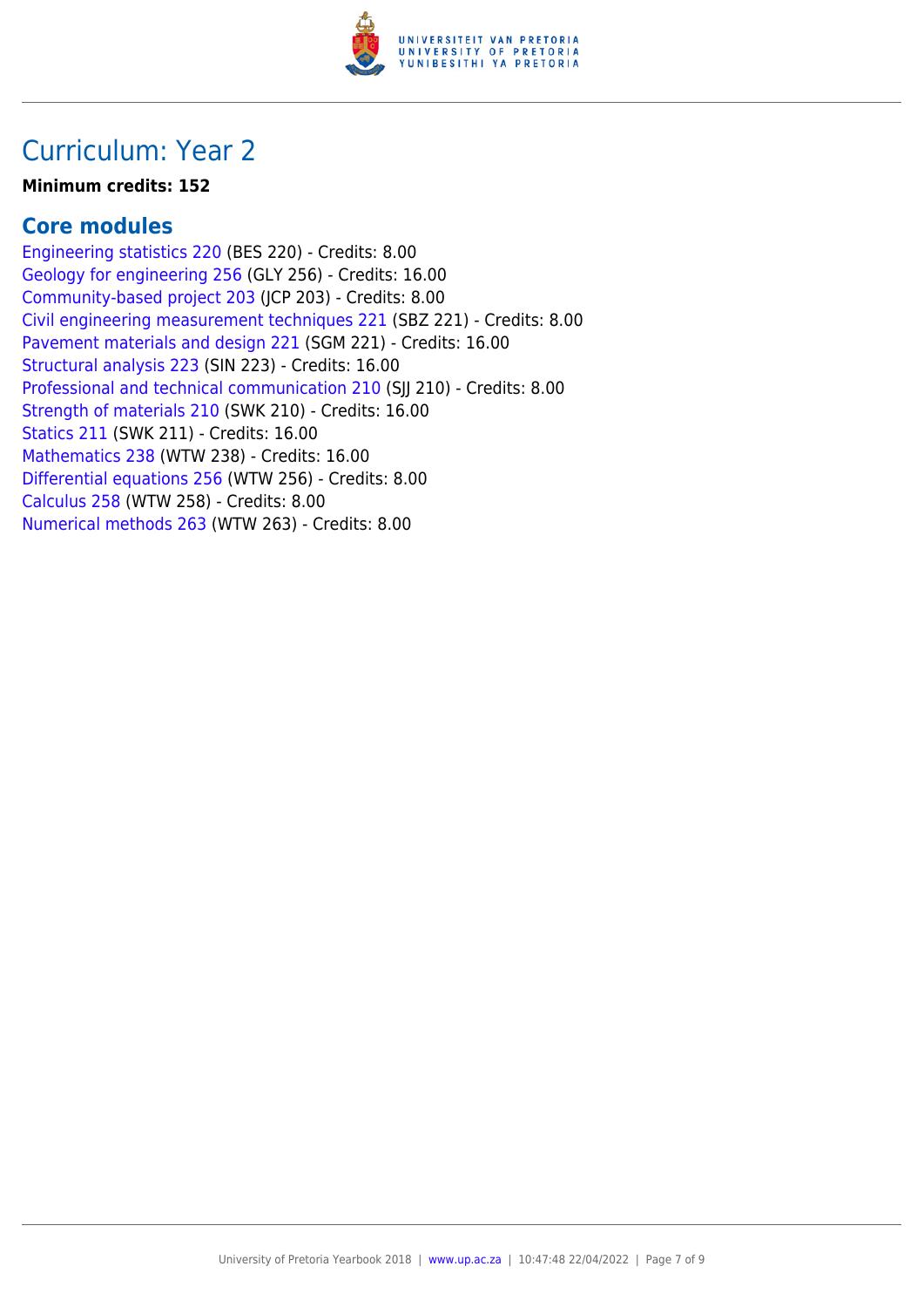

# Curriculum: Year 3

#### **Minimum credits: 154**

### **Core modules**

[Programming and information technology 213](https://www.up.ac.za/yearbooks/2018/modules/view/MPR 213) (MPR 213) - Credits: 16.00 [Civil building materials 321](https://www.up.ac.za/yearbooks/2018/modules/view/SBM 321) (SBM 321) - Credits: 16.00 [Soil mechanics 311](https://www.up.ac.za/yearbooks/2018/modules/view/SGM 311) (SGM 311) - Credits: 16.00 [Geotechnical engineering 323](https://www.up.ac.za/yearbooks/2018/modules/view/SGM 323) (SGM 323) - Credits: 16.00 [Hydraulics 310](https://www.up.ac.za/yearbooks/2018/modules/view/SHC 310) (SHC 310) - Credits: 16.00 [Hydraulics 321](https://www.up.ac.za/yearbooks/2018/modules/view/SHC 321) (SHC 321) - Credits: 16.00 [Timber design 310](https://www.up.ac.za/yearbooks/2018/modules/view/SIB 310) (SIB 310) - Credits: 8.00 [Civil engineering economics 310](https://www.up.ac.za/yearbooks/2018/modules/view/SIE 310) (SIE 310) - Credits: 8.00 [Structural analysis 311](https://www.up.ac.za/yearbooks/2018/modules/view/SIN 311) (SIN 311) - Credits: 8.00 [Structural concrete 325](https://www.up.ac.za/yearbooks/2018/modules/view/SIN 325) (SIN 325) - Credits: 16.00 [Transportation engineering 323](https://www.up.ac.za/yearbooks/2018/modules/view/SVC 323) (SVC 323) - Credits: 16.00